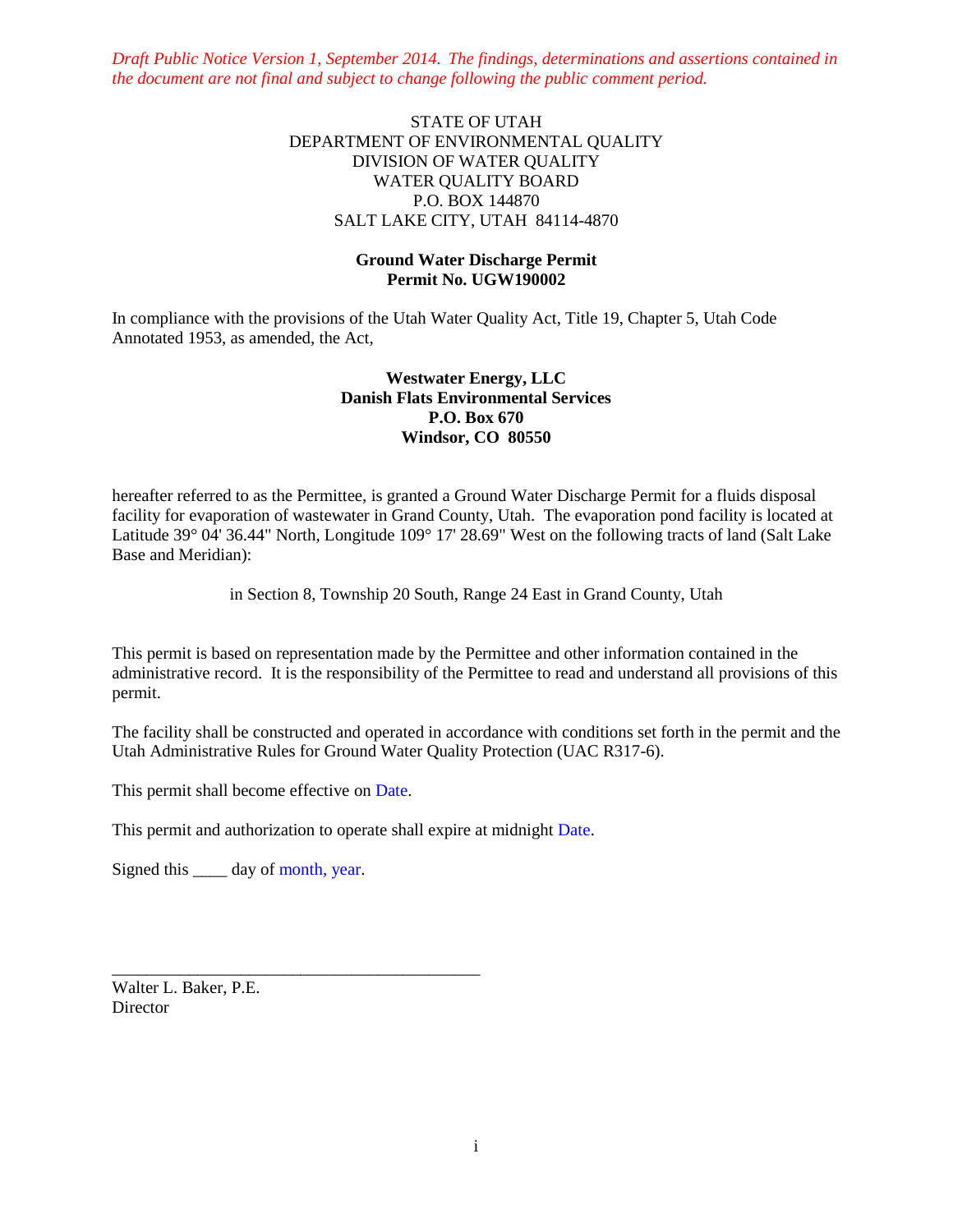Draft Public Notice Version 1, September 2014. The findings, determinations and assertions contained in the document are not final and subject to change following the public comment period.

# **TABLE OF CONTENTS**

| <b>PART I</b>   |                                                    |  |
|-----------------|----------------------------------------------------|--|
| A.              |                                                    |  |
| <b>B.</b>       |                                                    |  |
| C.              |                                                    |  |
| D.              |                                                    |  |
| E.              |                                                    |  |
| F.              |                                                    |  |
| G.              |                                                    |  |
| H.              |                                                    |  |
| <b>PART II</b>  | MONITORING, RECORDING AND REPORTING REQUIREMENTS 6 |  |
| А.              |                                                    |  |
| <b>B.</b>       |                                                    |  |
| C.              |                                                    |  |
| D.              |                                                    |  |
| E.              |                                                    |  |
| F.              |                                                    |  |
| G.              |                                                    |  |
| H.              |                                                    |  |
| I.              |                                                    |  |
| J.              |                                                    |  |
| K.              |                                                    |  |
| <b>PART III</b> |                                                    |  |
|                 |                                                    |  |
| А.              |                                                    |  |
| <b>B.</b>       |                                                    |  |
| $\mathcal{C}$ . |                                                    |  |
| D.              |                                                    |  |
| E.              |                                                    |  |
| <b>PART IV</b>  |                                                    |  |
| А.              |                                                    |  |
| <b>B.</b>       |                                                    |  |
| C.              |                                                    |  |
| D.              |                                                    |  |
| E.              |                                                    |  |
| F.              |                                                    |  |
| G.              |                                                    |  |
| Η.              |                                                    |  |
| I.              |                                                    |  |
| J.              |                                                    |  |
| K.              |                                                    |  |
| L.              |                                                    |  |
| M.              |                                                    |  |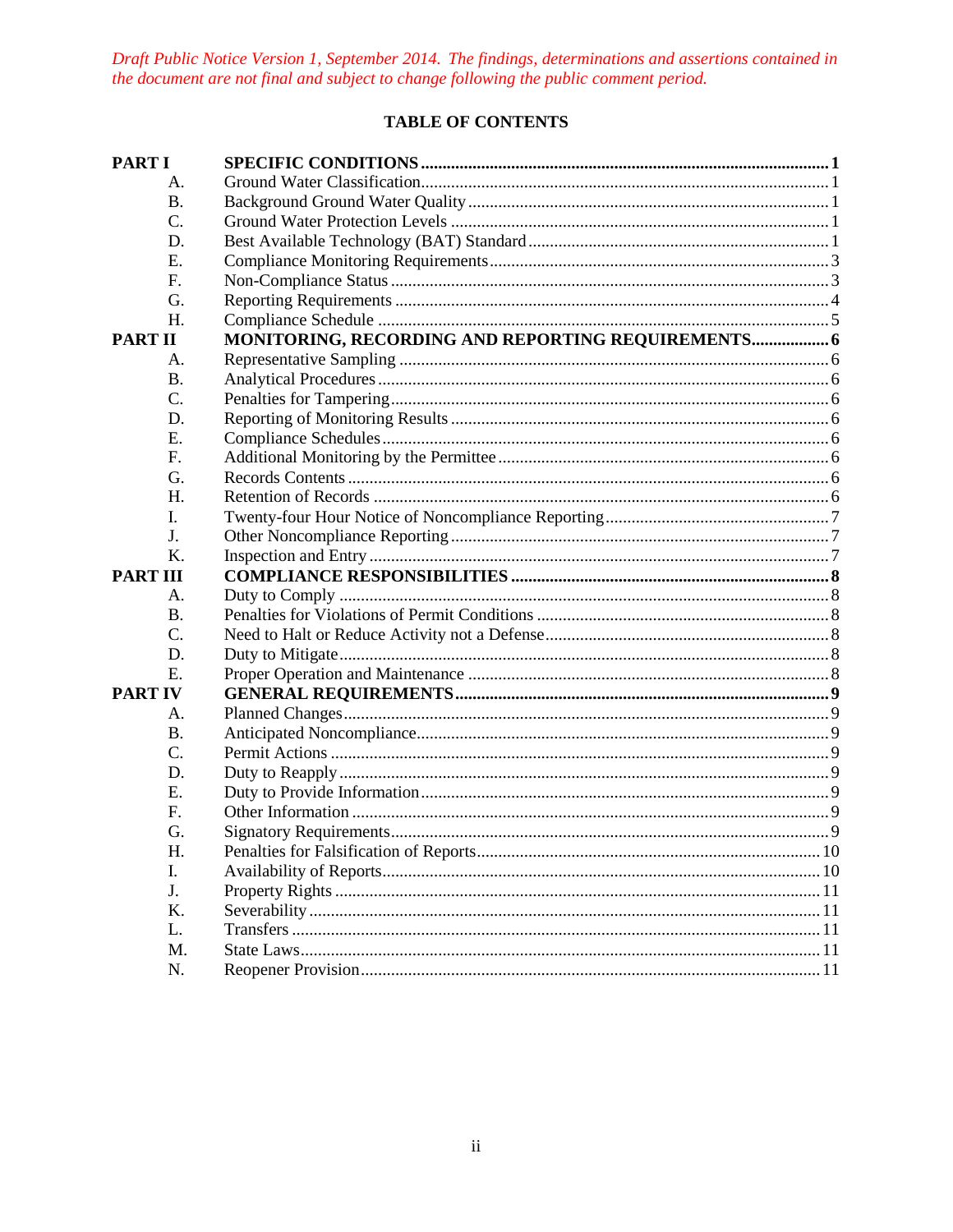# <span id="page-2-1"></span><span id="page-2-0"></span>**PART I SPECIFIC CONDITIONS**

#### A. GROUND WATER CLASSIFICATION

Based on information submitted in the permit application, ground water at the Danish Flats Environmental Services evaporation pond site is defined as Class IV Saline Ground Water.

### <span id="page-2-2"></span>B. BACKGROUND GROUND WATER QUALITY

There are no shallow, continuous, permeable aquifers in the Mancos Shale underlying the site. The presence of at least 900 feet of Mancos Shale coupled with the absence of any, or poor quality shallow ground water beneath the site indicates a very low vulnerability and low risk to ground water quality.

## <span id="page-2-3"></span>C. GROUND WATER PROTECTION LEVELS

The site is assigned Class IV Protection Levels based on the lack of a shallow aquifer and the characteristics of the Mancos Shale. In accordance with UAC R317-6-4.7, Class IV ground water protection levels are established to protect human health and the environment**.** 

# <span id="page-2-4"></span>D. BEST AVAILABLE TECHNOLOGY (BAT) STANDARD

- 1. Authorized Construction The Danish Flats Environmental Services site is designed and operated as a non-discharging facility. Six ponds constructed during Phase 2 are authorized by this permit. Each pond is approximately 5.5 acres in size (600ft x 400 ft). Ancillary features permitted by rule: six concrete acceptance pits and one sludge pond.
- 2. Design and Construction The composite liner system for each pond consists of a 6-inch clay underliner, a 60-mil HDPE primary synthetic liner, and leak detection sump.

Approved construction elements include:

- a. Subgrade Preparation the subgrade has been scarified and recompacted to 95% on the Standard Proctor Scale (ASTM D698) prior to clay placement.
- b. Clay underliner the clay underliner is 6 inches thick and has a compacted permeability of  $1x10^{-5}$  cm/sec.
- c. 60-mil HDPE Primary Liner a 60-mil high density polyethylene liner is installed immediately above the clay subliner in accordance with the construction quality assurance/quality control manual approved by the Construction Permit.
- d. Leak Detection Sump The pond bases are slightly sloped at a minimum of 0.4% and a gravel filled leak detection sump is constructed beneath the lowest section of each evaporation pond between the primary HDPE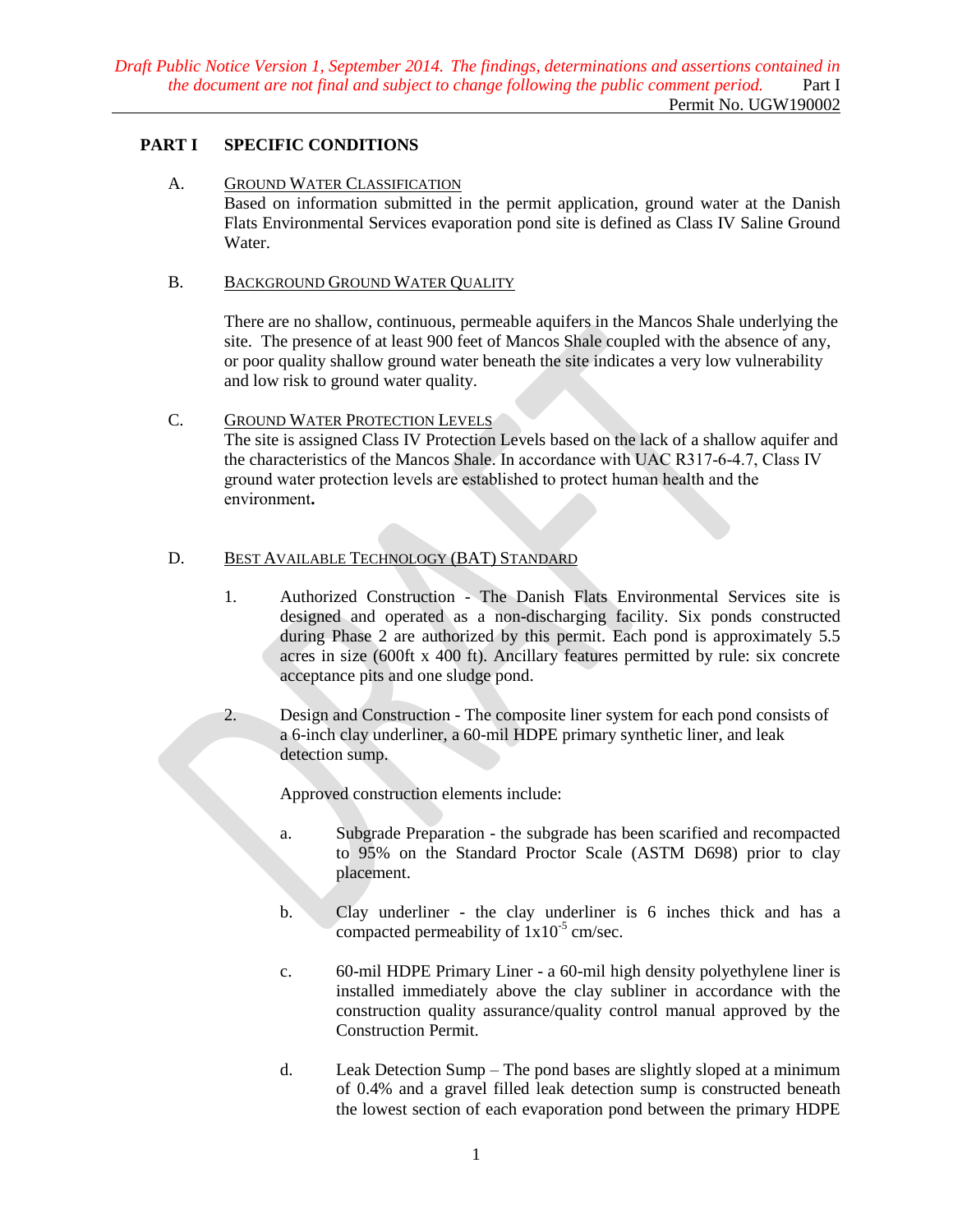liners and clay underliner. A riser access pipe allows sump water detection measurements and samples to be collected if any leakage is detected in the sump.

- h. Perimeter Berm a secondary containment berm was constructed above surrounding grade along the low end of the Phase 2 ponds (southeast side) to contain the catastrophic failure of one pond volume (20 acrefeet).
- 3. BAT Performance Monitoring Best available technology monitoring will include minimum vertical freeboard, maximum allowable leakage rate, and maximum allowable head monitoring. These performance standards are based on the precedence of previous ground water discharge permits and *Action Leakage Rates for Leak Detection Systems* (EPA, January 1992).
	- a. Minimum Vertical Freeboard a minimum of 36 inches of vertical freeboard shall be maintained to ensure total containment of the evaporation/surge pond and peripheral ditches.
	- b. Maximum Allowable Leakage Rate the maximum allowable leakage rate through the primary HDPE liner of an evaporation pond is 200 gallons per acre per day. The allowable leakage rate per pond is shown in Table 1.

| Phase 2<br>Pond Name | Approximate Liner<br>area (acres) per pond | Allowable Leakage Rate<br>(gallons per day) |
|----------------------|--------------------------------------------|---------------------------------------------|
| Pond #9              | 5.5                                        | 1100                                        |
| Pond $#10$           | 5.5                                        | 1100                                        |
| Pond #11             | 5.5                                        | 1100                                        |
| Pond $#12$           | 5.5                                        | 1100                                        |
| Pond #13             | 5.5                                        | 1100                                        |
| Pond $#14$           | 5.5                                        | 1100                                        |

Table 1: Allowable Leakage Rate (ALR)

Any fluids collected in the leak detection sump will be removed and placed back into the pond.

- c. Maximum Allowable head in any pond sump is 1.0 foot.
- 4. Spill Containment The permittee shall maintain and all pipelines, delivery pads, storage tanks, and pond facilities with a spill containment system that shall:
	- a. Prevent any spills or leakage from any contact with the ground surface or ground water.
	- b. Convey all spills or leakage to an evaporation pond.

Any spill that does come into contact with the ground surface or ground water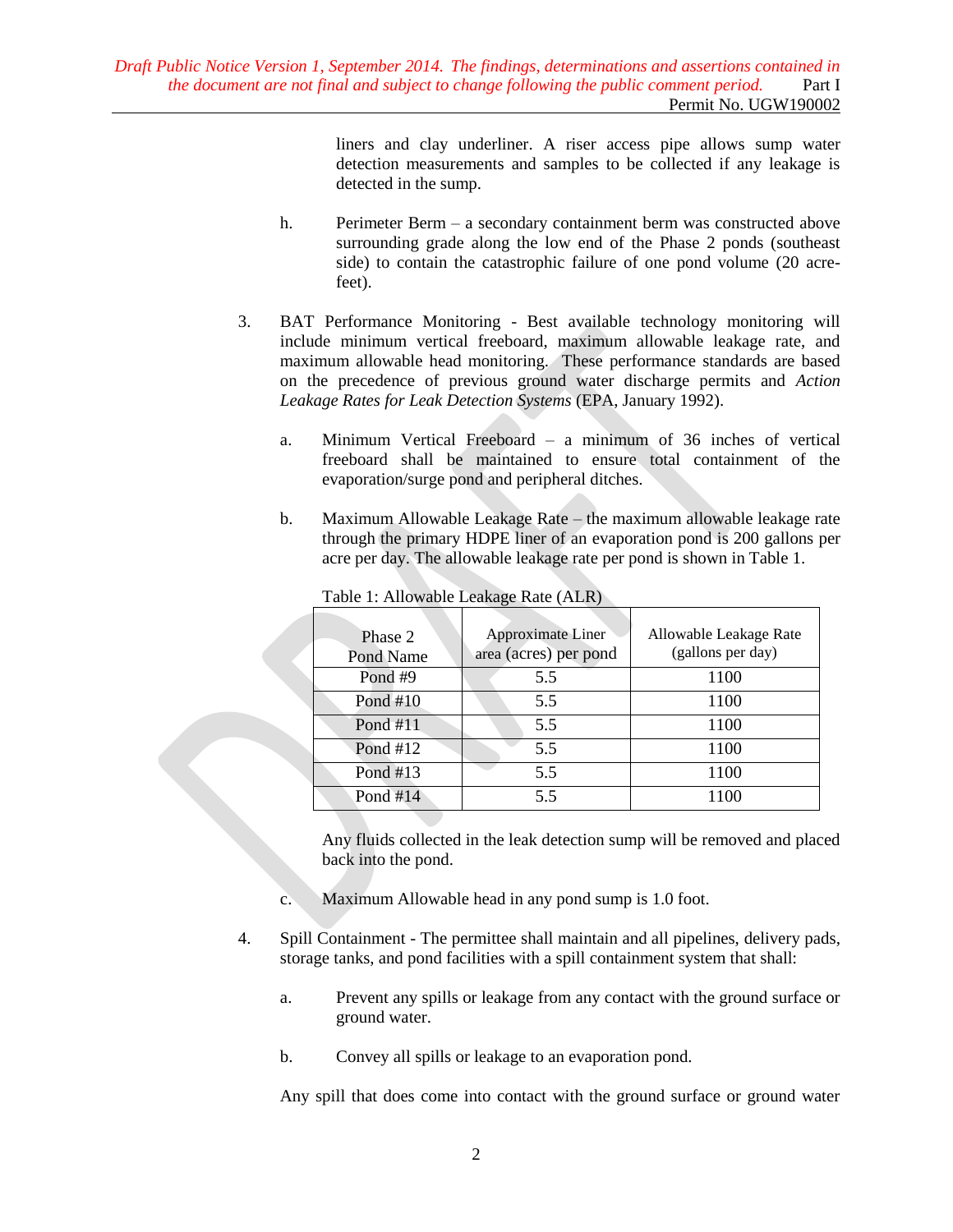that causes pollution or has the potential to cause pollution to waters of the state shall be reported in accordance with Part II.I.

- 5. Monitoring Well Construction Monitoring wells are not a permit compliance monitoring requirement as there is no shallow groundwater underlying the site.
- <span id="page-4-0"></span>E. Compliance Monitoring Requirements

Non-hazardous low and high salinity fluids will be placed into the ponds and evaporated. Regular pond water sample collection is not a condition of this permit. However, the operator will obtain laboratory analyses of any proposed discharge water of unknown character prior to placement into the ponds. Excepting dissolved metals in water, hazardous or radioactive waste materials cannot be discharged into the Phase 2 ponds without a permit amendment, as these wastes are subject to other Utah Department of Environmental Quality (DEQ) disposal regulations. Storage and evaporation of petroleum E&P wastes is limited to Phase 1 evaporation ponds under the jurisdiction of the Utah Division of Oil, Gas, and Mining (DOGM).

- 1. Weekly Leak Detection Monitoring
	- a. Fluid Measurement the leak detection sump will be monitored weekly for the presence of fluids.
	- b. Sampling if Fluids Present if fluids are detected in the leak detection sump, the permittee will either collect samples or measure conductivity to determine the source of fluid.

## <span id="page-4-1"></span>F. NON-COMPLIANCE STATUS

- 1. Probable Out-of-Compliance Status The permittee shall evaluate results of each leak detection sampling event to determine any exceedence of the Allowable Leakage Rate found in Table 1 above. Upon determination that an allowable leakage rate has been exceeded at any leak detection sump, the permittee shall:
	- a. Pump fluids from the sump and determine the leakage rate from the pond.
- 2. Out-of-Compliance Based Upon Failure To Maintain Best Available Technology
	- a. Out of Compliance Status shall be defined as follows:
		- 1) Exceeding the allowable leakage rate (ALR) for a consecutive period of 30 days.
	- b. Notification and Accelerated Monitoring In the event that BAT monitoring indicates a violation of any of the construction or performance standards outlined in Part I.D of this permit, the permittee shall submit to the Director both verbal and written notification and description of the violation in accordance with Part II.I of this permit.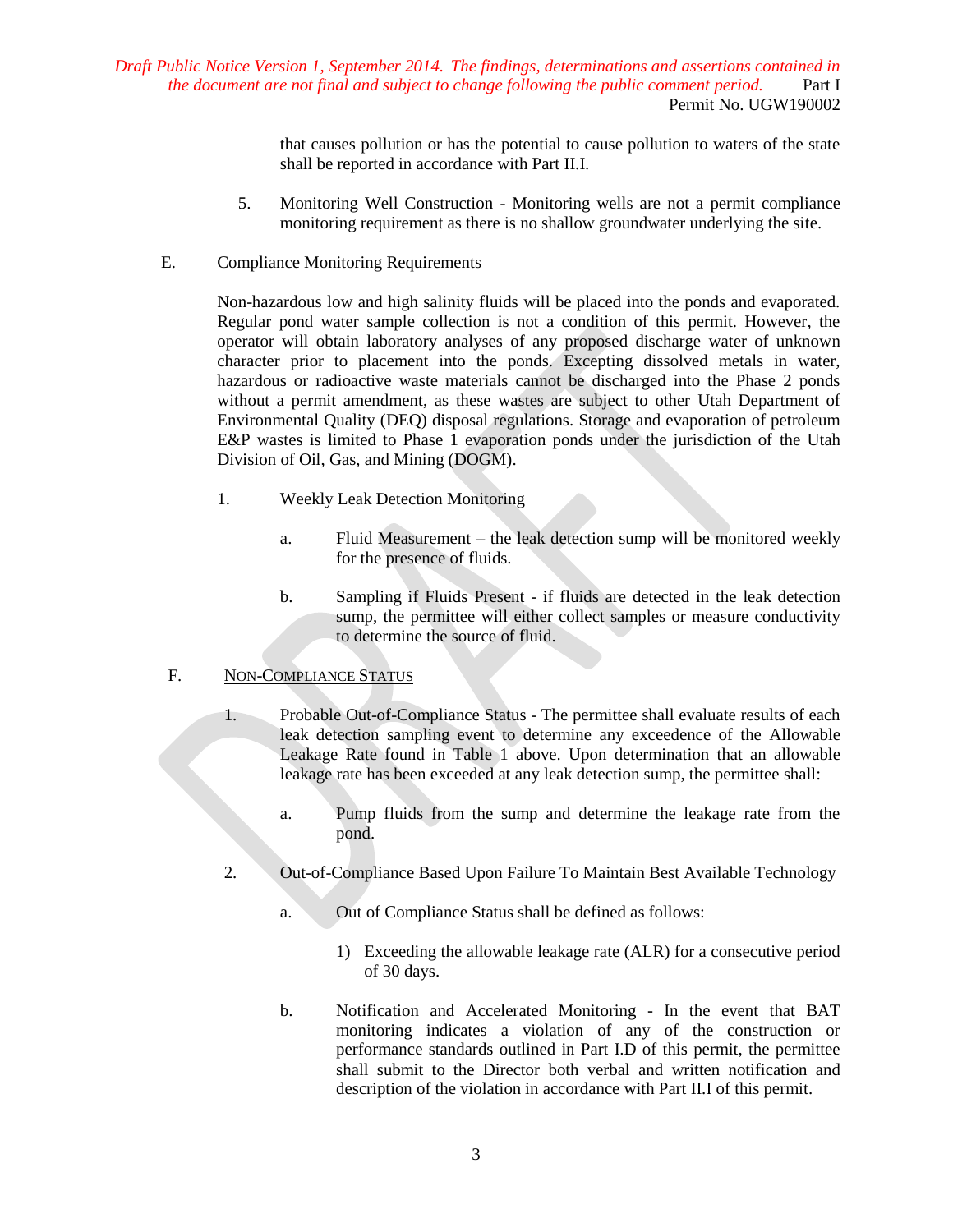- 1) Increase leak detection monitoring frequency of the non-compliant pond/sump until the facility is brought into compliance as determined by the Director.
- c. Source Assessment Study Plan within 30 days after the written notice to the Director required in Part I.F. 2.b above, the permittee shall submit an assessment study plan and compliance schedule for:
	- 1) Assessment of the source or cause of the leakage, and determination of steps necessary to correct the source.
	- 2) Assessment of the extent of any potential dispersion in the underlying soil.
	- 3) Evaluation of potential remedial actions to restore the pond to compliance.

#### <span id="page-5-0"></span>G. REPORTING REQUIREMENTS

1. Leak Detection Sump Monitoring - monitoring required in Part I.E.2 above shall be reported according to the schedule in Table 2 below, unless modified by the Director:

### **Table 2: Compliance Monitoring Report Schedule**

| <b>Ouarter</b>                                   | <b>Report Due Date</b> |
|--------------------------------------------------|------------------------|
| $1^{\rm st}$<br>(January, February, March)       | April $30th$           |
| 2 <sup>nd</sup><br>(April, May, June)            | July $31st$            |
| $3^{\text{rd}}$<br>(July, August, September)     | October $31st$         |
| $4^{\text{th}}$<br>(October, November, December) | January $31st$         |

- 2. Leak Detection Sump Monitoring- reporting will include:
	- a. Presence or absence of fluid in the leak detection sumps.
	- b. Volume of fluid in a leak detection sump, if present.
	- c. Results of sampling and analysis of fluid collected for compliance or leak assessment purposes.
	- d. The disposition of any fluids in a leak detection sump.
	- e. The volume of fluid remove from the leak detection sumps.
- 3. Electronic Filing Requirements In addition to submittal of the hard copy data, above, the permittee will electronically submit the required ground water monitoring data in the electronic format specified by the Director. The data may be submitted by e-mail, compact disc, or other approved transmittal mechanism.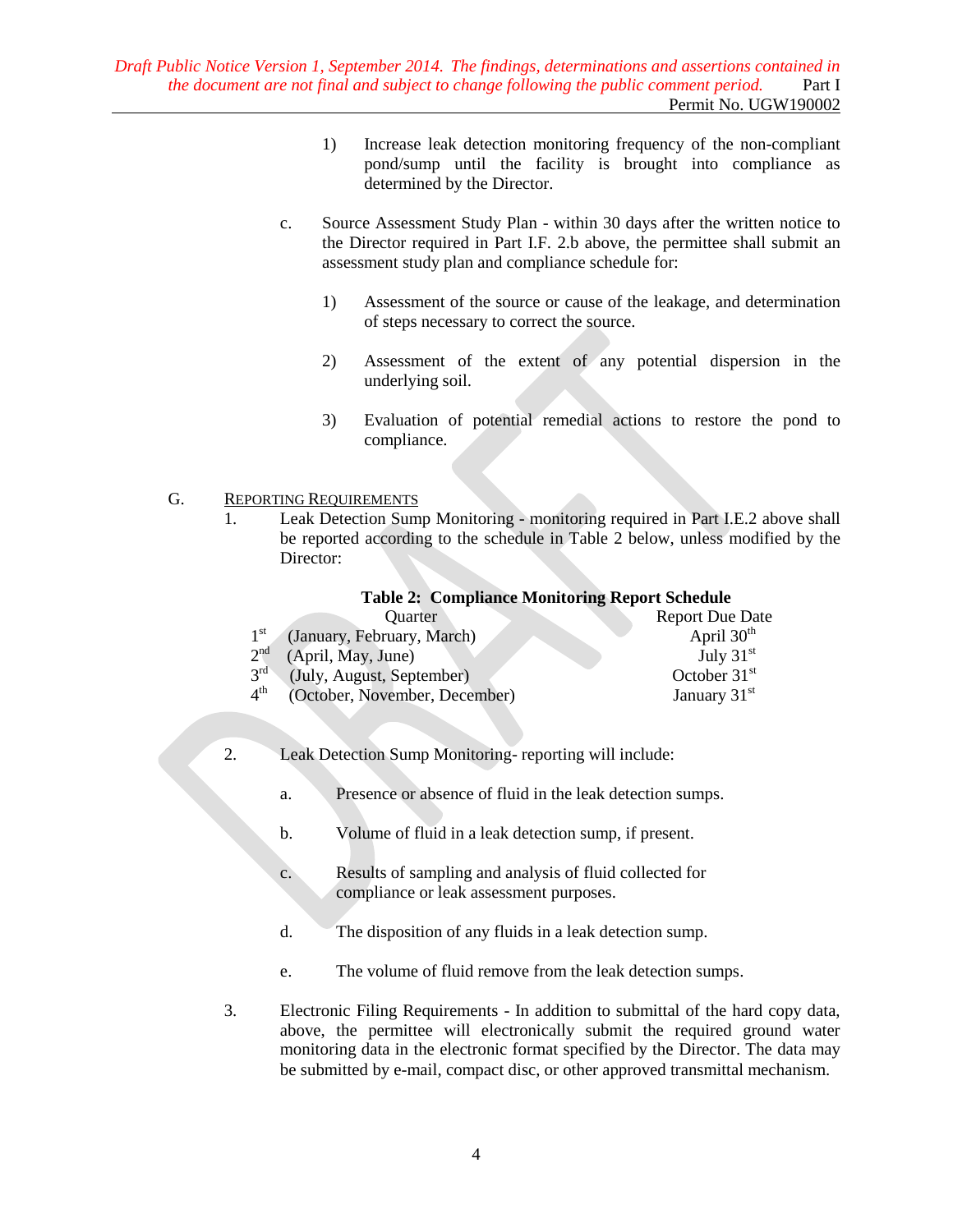## <span id="page-6-0"></span>H. COMPLIANCE SCHEDULE

- 1. Submit a Leak Detection Manual for Phase 2 Ponds that describes the physical features, operation, monitoring, and maintenance of the ponds and leak detection system. This manual is due within 90 days after permit issuance.
- 2. Final Closure Plan. In the event that the permittee decides to discontinue its operations at the facility the permittee shall notify the Director of such a decision and submit a Final Closure Plan. The Final Closure Plan shall be submitted no later than 180 days prior to the closure of the facility. The permittee shall resubmit Final Closure Plans within 60 days of receipt of written notice from the Director of deficiencies therein.
- 3. Duty to Reapply. 180 days prior to permit expiration, an application for the ground water discharge permit renewal is due. The application notice will include an updated operational plan describing the proposed operational and closure activities expected to occur in the next five-year term of the permit.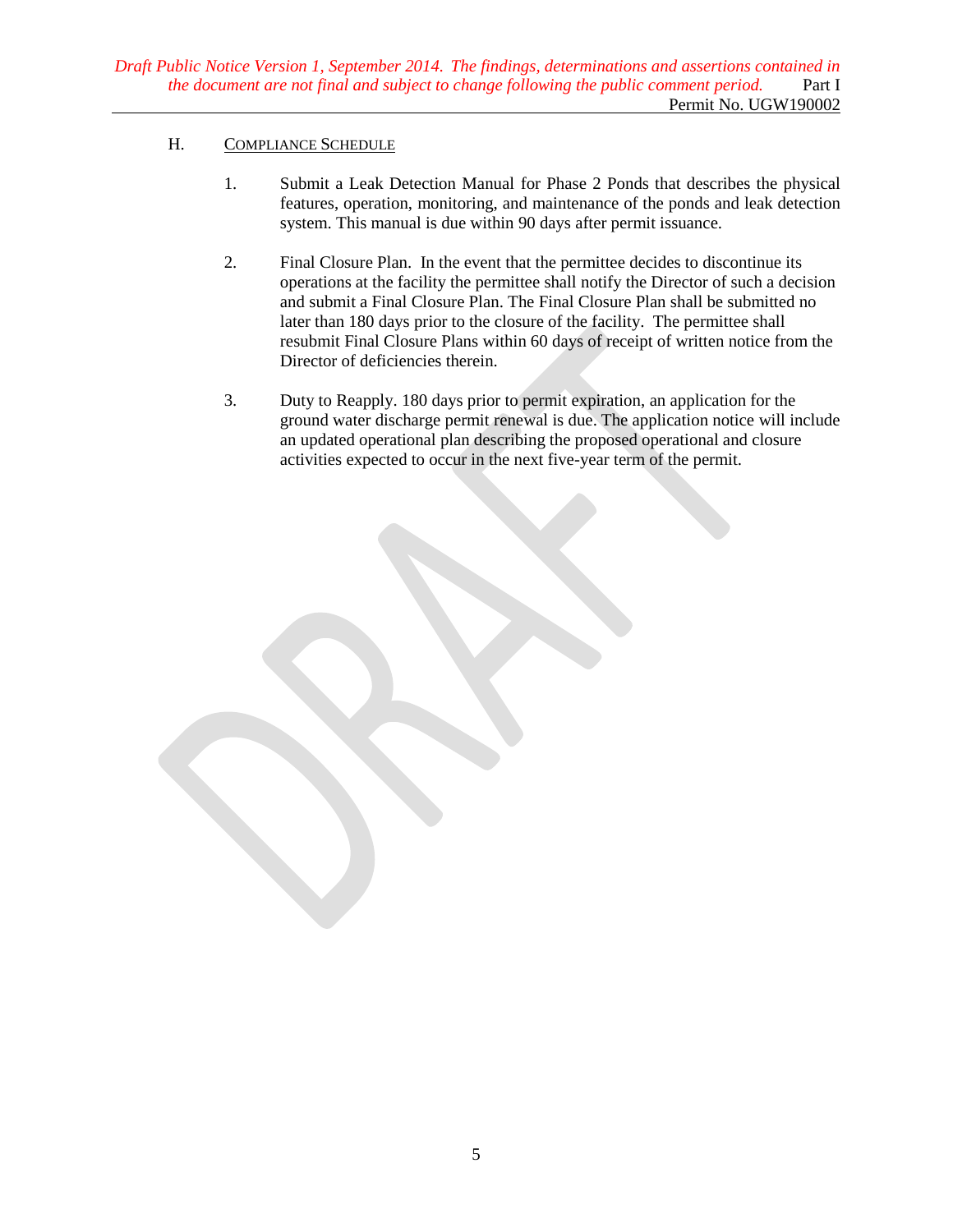*Draft Public Notice Version 1, September 2014. The findings, determinations and assertions contained in the document are not final and subject to change following the public comment period.* Part II

### Permit No. UGW190002

## <span id="page-7-1"></span><span id="page-7-0"></span>**PART II MONITORING, RECORDING AND REPORTING REQUIREMENTS**

## A. REPRESENTATIVE SAMPLING

Samples taken in compliance with the monitoring requirements established under Part I shall be representative of the monitored activity.

#### <span id="page-7-2"></span>B. ANALYTICAL PROCEDURES

Water sample analysis must be conducted according to test procedures specified under UAC R317-6-6.3.L, unless other test procedures have been specified in this permit.

## <span id="page-7-3"></span>C. PENALTIES FOR TAMPERING

The Act provides that any person who falsifies, tampers with, or knowingly renders inaccurate, any monitoring device or method required to be maintained under this permit shall, upon conviction, be punished by a fine of not more than \$10,000 per violation, or by imprisonment for not more than six months per violation, or by both.

### <span id="page-7-4"></span>D. REPORTING OF MONITORING RESULTS

Monitoring results obtained during each reporting period specified in the permit, shall be submitted to the Director, Utah Division of Water Quality at the following address no later than the 15th day of the month following the completed reporting period:

> State of Utah Division of Water Quality P.O. Box 144870 Salt Lake City, Utah 84114-4870 Attention: Ground Water Protection Section

### <span id="page-7-5"></span>E. COMPLIANCE SCHEDULES

Reports of compliance or noncompliance with, or any progress reports on interim and final requirements contained in any Compliance Schedule of this permit shall be submitted no later than 14 days following each schedule date.

## <span id="page-7-6"></span>F. ADDITIONAL MONITORING BY THE PERMITTEE

If the permittee monitors any pollutant more frequently than required by this permit, using approved test procedures as specified in this permit, the results of this monitoring shall be included in the calculation and reporting of the data submitted. Such increased frequency shall also be indicated.

### <span id="page-7-7"></span>G. RECORDS CONTENTS

Records of monitoring information shall include:

- 1. The date, exact place, and time of sampling or measurements:
- 2. The individual(s) who performed the sampling or measurements;
- 3. The date(s) and time(s) analyses were performed;
- 4. The individual(s) who performed the analyses;
- 5. The analytical techniques or methods used; and,
- 6. The results of such analyses.

## <span id="page-7-8"></span>H. RETENTION OF RECORDS

The permittee shall retain records of all monitoring information, including all calibration and maintenance records and copies of all reports required by this permit, and records of all data used to complete the application for this permit, for a period of at least three years from the date of the sample, measurement, report or application. This period may be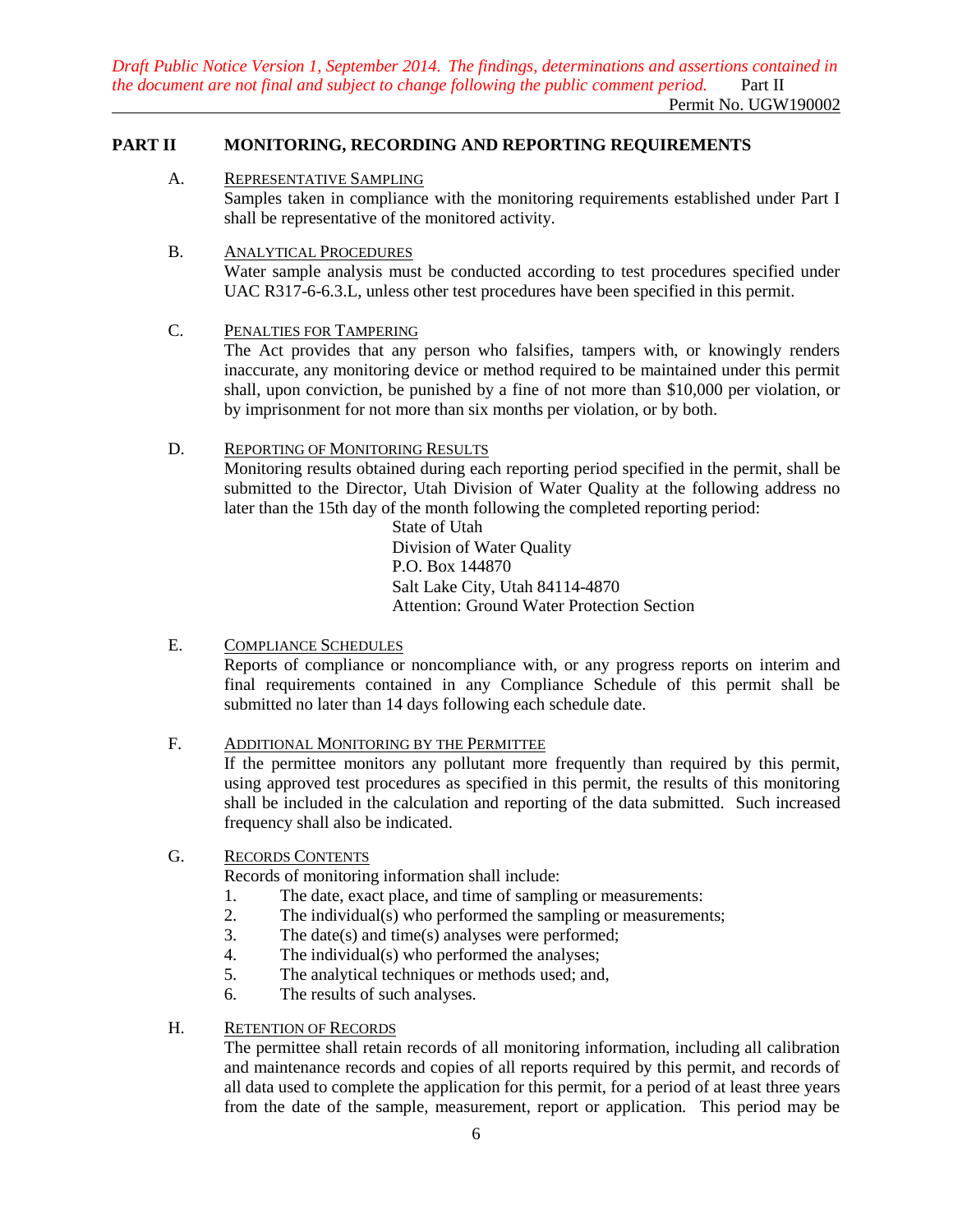extended by request of the Director at any time.

- <span id="page-8-0"></span>I. TWENTY-FOUR HOUR NOTICE OF NONCOMPLIANCE REPORTING
	- 1. The permittee shall verbally report any noncompliance which may endanger public health or the environment as soon as possible, but no later than 24 hours from the time the permittee first became aware of the circumstances. The report shall be made to the Utah Department of Environmental Quality 24 hour number, (801) 536-4123, or to the Division of Water Quality, Ground Water Protection Section at (801) 536-4300, during normal business hours (Monday through Friday 8:00 am - 5:00 pm Mountain Time).
	- 2. A written submission shall also be provided to the Director within five days of the time that the permittee becomes aware of the circumstances. The written submission shall contain:
		- a. A description of the noncompliance and its cause;
		- b. The period of noncompliance, including exact dates and times;

c. The estimated time noncompliance is expected to continue if it has not been corrected; and,

- d. Steps taken or planned to reduce, eliminate, and prevent reoccurrence of the noncompliance.
- 3. Reports shall be submitted to the addresses in Part II.D, Reporting of Monitoring Results.

### <span id="page-8-1"></span>J. **OTHER NONCOMPLIANCE REPORTING**

Instances of noncompliance not required to be reported within 24 hours, shall be reported at the time that monitoring reports for Part II.D are submitted.

### <span id="page-8-2"></span>K. INSPECTION AND ENTRY

The permittee shall allow the Director, or an authorized representative, upon the presentation of credentials and other documents as may be required by law, to:

- 1. Enter upon the permittee's premises where a regulated facility or activity is located or conducted, or where records must be kept under the conditions of the permit;
- 2. Have access to and copy, at reasonable times, any records that must be kept under the conditions of this permit;
- 3. Inspect at reasonable times any facilities, equipment (including monitoring and control equipment), practices, or operations regulated or required under this permit; and,
- 4. Sample or monitor at reasonable times, for the purpose of assuring permit compliance or as otherwise authorized by the Act, any substances or parameters at any location.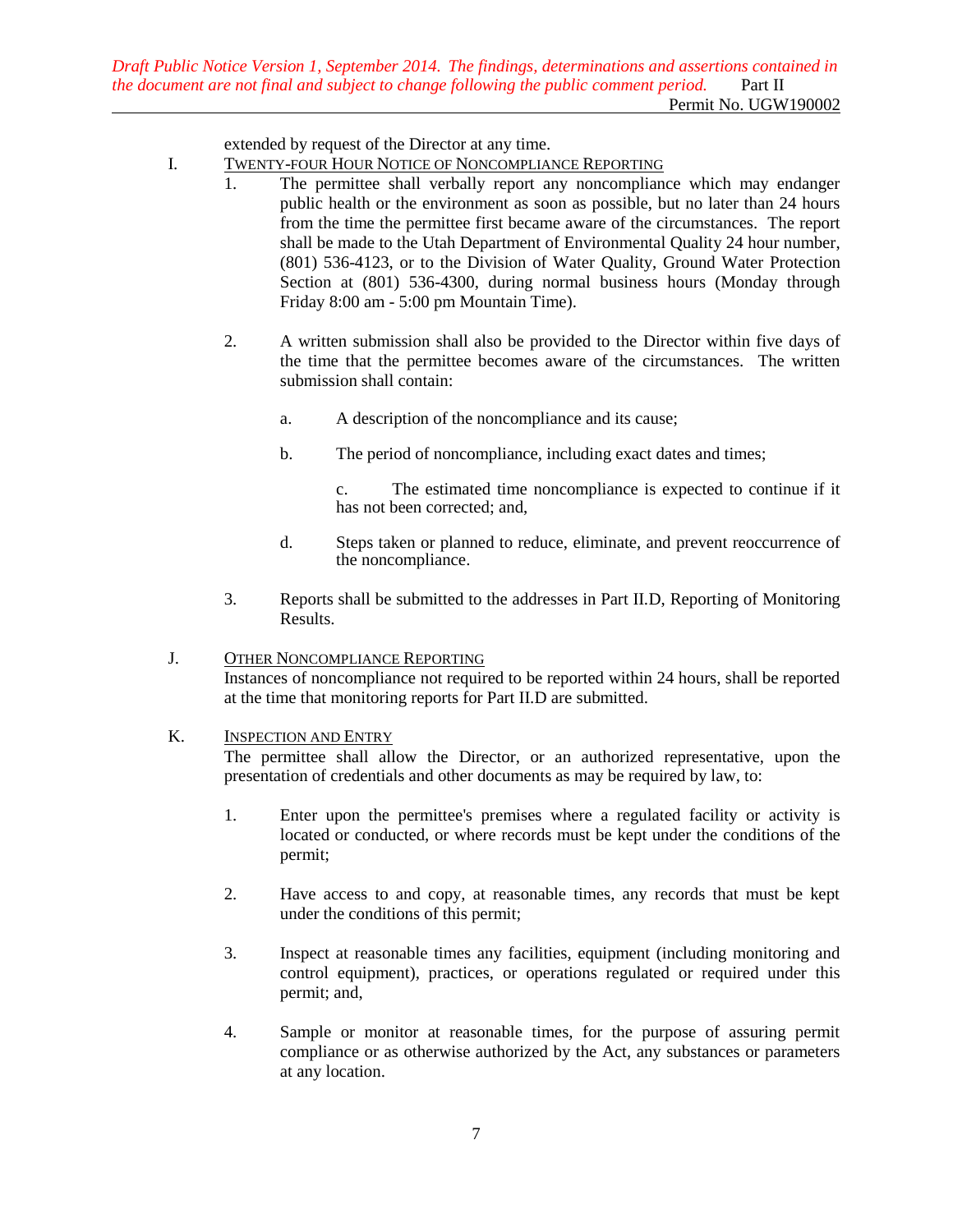*Draft Public Notice Version 1, September 2014. The findings, determinations and assertions contained in the document are not final and subject to change following the public comment period.* Part III Permit No. UGW190002

### <span id="page-9-1"></span><span id="page-9-0"></span>**PART III COMPLIANCE RESPONSIBILITIES**

#### A. DUTY TO COMPLY

The permittee must comply with all conditions of this permit. Any permit noncompliance constitutes a violation of the Act and is grounds for enforcement action; for permit termination, revocation and reissuance, or modification; or for denial of a permit renewal application. The permittee shall give advance notice to the Director of any planned changes in the permitted facility or activity which may result in noncompliance with permit requirements.

#### <span id="page-9-2"></span>B. PENALTIES FOR VIOLATIONS OF PERMIT CONDITIONS

The Act provides that any person who violates a permit condition implementing provisions of the Act is subject to a civil penalty not to exceed \$10,000 per day of such violation. Any person who willfully or negligently violates permit conditions is subject to a fine not exceeding \$25,000 per day of violation. Any person convicted under Section 19-5-115(2) of the Act a second time shall be punished by a fine not exceeding \$50,000 per day. Nothing in this permit shall be construed to relieve the permittee of the civil or criminal penalties for noncompliance.

## <span id="page-9-3"></span>C. NEED TO HALT OR REDUCE ACTIVITY NOT A DEFENSE

It shall not be a defense for a permittee in an enforcement action that it would have been necessary to halt or reduce the permitted activity in order to maintain compliance with the conditions of this permit.

#### <span id="page-9-4"></span>D. DUTY TO MITIGATE

The permittee shall take all reasonable steps to minimize or prevent any discharge in violation of this permit which has a reasonable likelihood of adversely affecting human health or the environment.

### <span id="page-9-5"></span>E. PROPER OPERATION AND MAINTENANCE

The permittee shall at all times properly operate and maintain all facilities and systems of treatment and control (and related appurtenances) which are installed or used by the permittee to achieve compliance with the conditions of this permit. Proper operation and maintenance also includes adequate laboratory controls and quality assurance procedures. This provision requires the operation of back-up or auxiliary facilities or similar systems which are installed by a permittee only when the operation is necessary to achieve compliance with the conditions of the permit.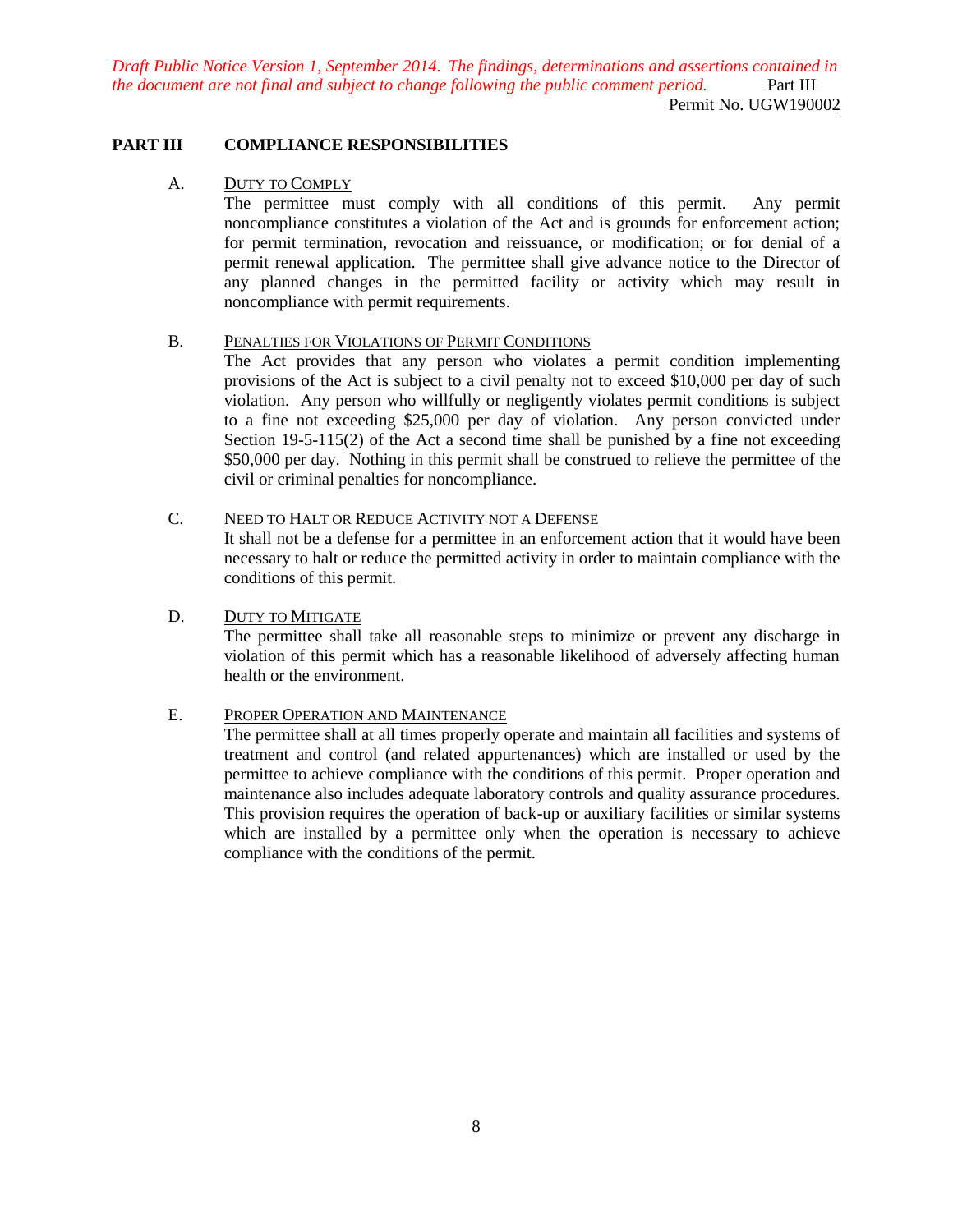*Draft Public Notice Version 1, September 2014. The findings, determinations and assertions contained in the document are not final and subject to change following the public comment period.* Part IV Permit No. UGW190002

#### <span id="page-10-1"></span><span id="page-10-0"></span>**PART IV GENERAL REQUIREMENTS**

#### A. PLANNED CHANGES

The permittee shall give notice to the Director as soon as possible of any planned physical alterations or additions to the permitted facility. Notice is required when the alteration or addition could significantly change the nature of the facility or increase the quantity of pollutants discharged.

#### <span id="page-10-2"></span>B. ANTICIPATED NONCOMPLIANCE

The permittee shall give advance notice of any planned changes in the permitted facility or activity which may result in noncompliance with permit requirements.

#### <span id="page-10-3"></span>C. PERMIT ACTIONS

This permit may be modified, revoked and reissued, or terminated for cause. The filing of a request by the permittee for a permit modification, revocation and reissuance, or termination, or a notification of planned changes or anticipated noncompliance, does not stay any permit condition.

### <span id="page-10-4"></span>D. DUTY TO REAPPLY

If the permittee wishes to continue an activity regulated by this permit after the expiration date of this permit, the permittee must apply for and obtain a permit renewal or extension. The application should be submitted at least 180 days before the expiration date of this permit.

#### <span id="page-10-5"></span>E. DUTY TO PROVIDE INFORMATION

The permittee shall furnish to the Director, within a reasonable time, any information which the Director may request to determine whether cause exists for modifying, revoking and reissuing, or terminating this permit, or to determine compliance with this permit. The permittee shall also furnish to the Director, upon request, copies of records required to be kept by this permit.

#### <span id="page-10-6"></span>F. OTHER INFORMATION

When the permittee becomes aware that it failed to submit any relevant facts in a permit application, or submitted incorrect information in a permit application or any report to the Director, it shall promptly submit such facts or information.

#### <span id="page-10-7"></span>G. SIGNATORY REQUIREMENTS

All applications, reports or information submitted to the Director shall be signed and certified.

- 1. All permit applications shall be signed as follows:
	- a. For a corporation: by a responsible corporate officer;
	- b. For a partnership or sole proprietorship: by a general partner or the proprietor, respectively.
	- c. For a municipality, State, Federal, or other public agency: by either a principal executive officer or ranking elected official.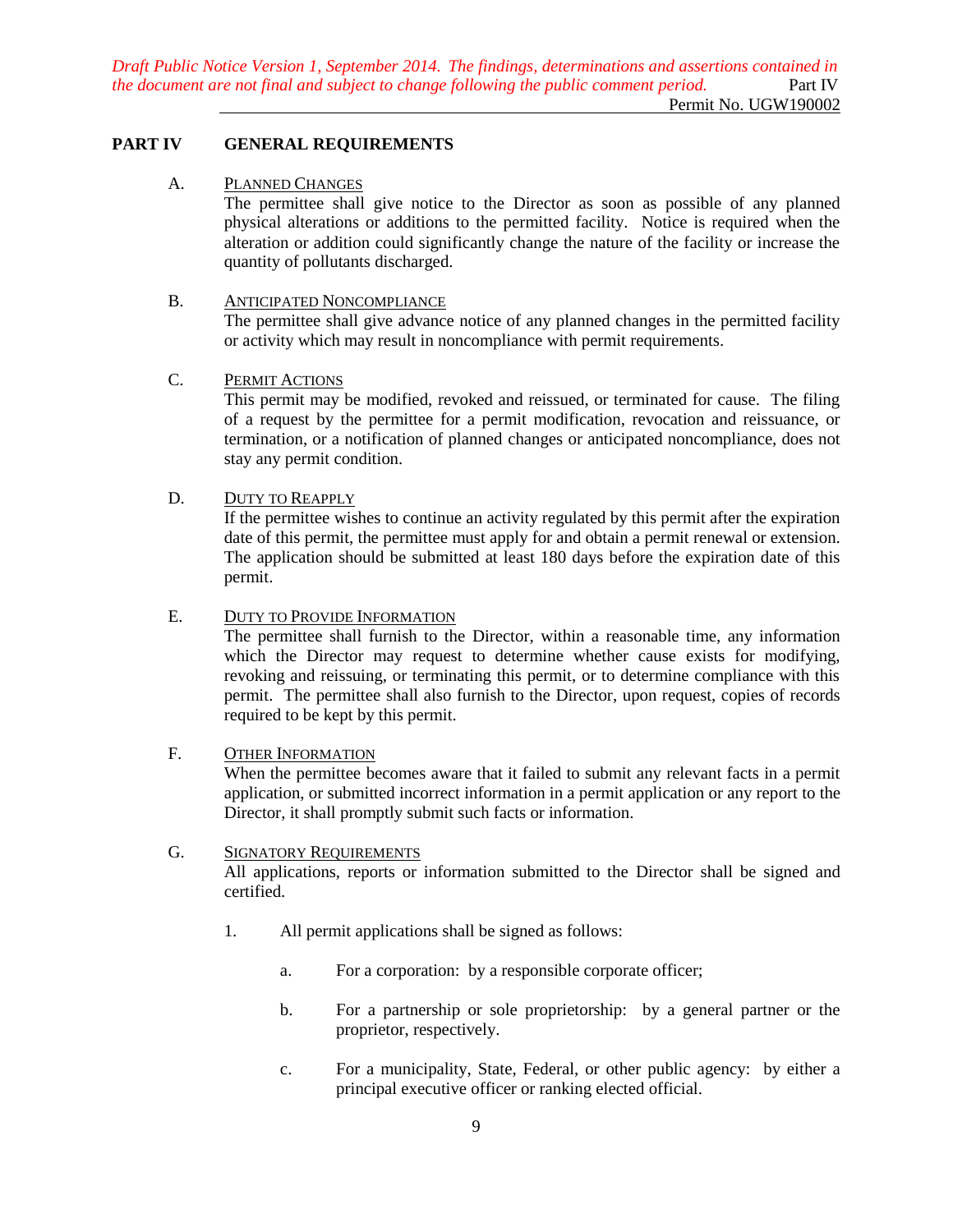- 2. All reports required by the permit and other information requested by the Director shall be signed by a person described above or by a duly authorized representative of that person. A person is a duly authorized representative only if:
	- a. The authorization is made in writing by a person described above and submitted to the Director, and,
	- b. The authorization specified either an individual or a position having responsibility for the overall operation of the regulated facility or activity, such as the position of plant manager, operator of a well or a well field, superintendent, position of equivalent responsibility, or an individual or position having overall responsibility for environmental matters for the company. (A duly authorized representative may thus be either a named individual or any individual occupying a named position.)
- 3. Changes to Authorization. If an authorization under Part IV.G.2 is no longer accurate because a different individual or position has responsibility for the overall operation of the facility, a new authorization satisfying the requirements of Part IV.G.2 must be submitted to the Director prior to or together with any reports, information, or applications to be signed by an authorized representative.
- 4. Certification. Any person signing a document under this section shall make the following certification:

"I certify under penalty of law that this document and all attachments were prepared under my direction or supervision in accordance with a system designed to assure that qualified personnel properly gather and evaluate the information submitted. Based on my inquiry of the person or persons who manage the system, or those persons directly responsible for gathering the information, the information submitted is, to the best of my knowledge and belief, true, accurate, and complete. I am aware that there are significant penalties for submitting false information, including the possibility of fine and imprisonment for knowing violations."

### <span id="page-11-0"></span>H. PENALTIES FOR FALSIFICATION OF REPORTS

The Act provides that any person who knowingly makes any false statement, representation, or certification in any record or other document submitted or required to be maintained under this permit, including monitoring reports or reports of compliance or noncompliance shall, upon conviction be punished by a fine of not more than \$10,000 per violation, or by imprisonment for not more than six months per violation, or by both.

### <span id="page-11-1"></span>I. AVAILABILITY OF REPORTS

Except for data determined to be confidential by the permittee, all reports prepared in accordance with the terms of this permit shall be available for public inspection at the offices of the Director. As required by the Act, permit applications, permits, effluent data, and ground water quality data shall not be considered confidential.